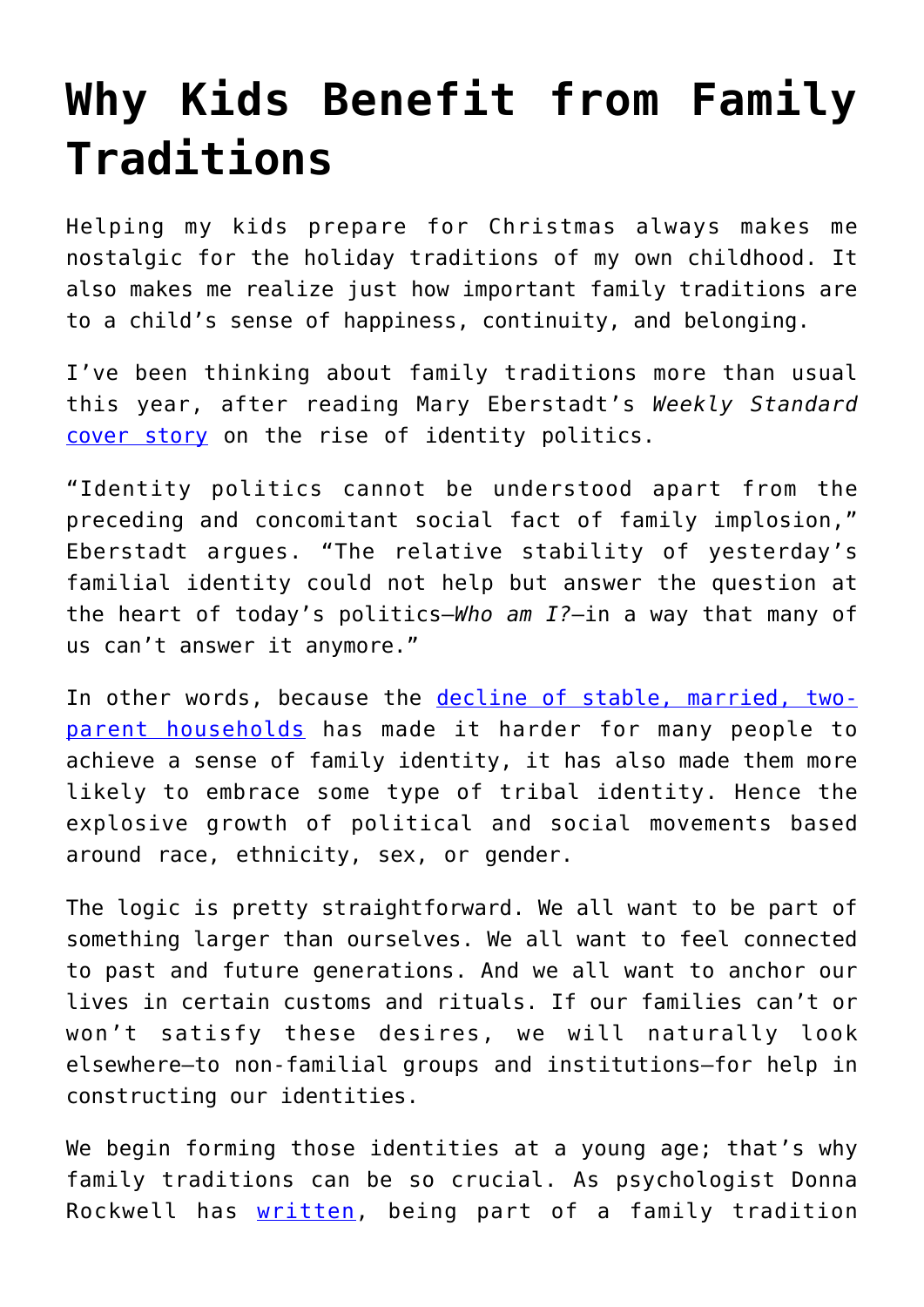"connects [children] to that greater whole and leads to heightened empathy, a more fulfilling happiness and the development of engaged citizenship."

A family tradition can be simple and modest. It might involve a certain book, movie, game, activity, meal, or outing. It might happen on a certain day of the week, or a certain day or time of the year. Holidays provide an obvious opportunity to create such traditions—especially traditions that teach children about their family history.

Recalling a Hanukkah celebration that took place when she was seven years old, Rockwell notes she "closely observed my aunts and uncles, my grandparents, and my own parents, and felt, albeit unconsciously, a profound connection to relatives who came before me and the link to their ancestors: my mother's mother, my father's father and those who came before him."

Knowledge of one's family is, of course, valuable in its own right. But research suggests that it also can make children happier, more confident, and more resilient.

In a 2013 *New York Times* [essay,](http://www.nytimes.com/2013/03/17/fashion/the-family-stories-that-bind-us-this-life.html) author and journalist Bruce Feiler highlighted a fascinating study conducted by psychologists Marshall Duke and Robyn Fivush of Emory University. Years ago, Duke and Fivush wanted to test the hypothesis that family knowledge helped children deal with life challenges. So they came up with a "Do You Know?" scale that included twenty questions about, for example, where children's grandparents grew up, where their parents went to high school, how their parents met, and so forth.

## As Feiler explained it:

*Dr. Duke and Dr. Fivush asked those questions of four dozen families in the summer of 2001, and taped several of their dinner table conversations. They then compared the children's results to a battery of psychological tests the children had taken, and reached an overwhelming conclusion. The more*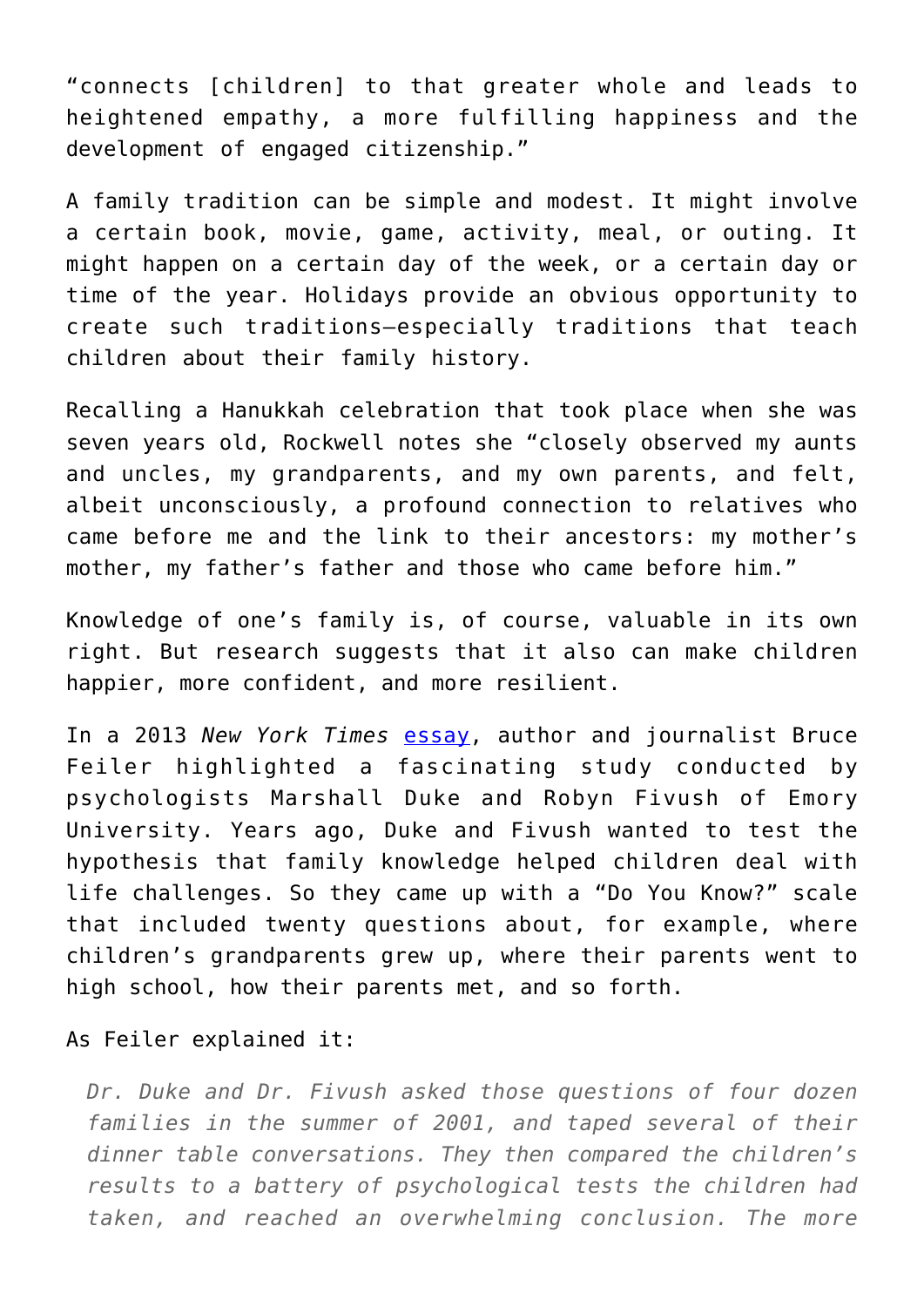*children knew about their family's history, the stronger their sense of control over their lives, the higher their self-esteem and the more successfully they believed their families functioned. The "Do You Know?" scale turned out to be the best single predictor of children's emotional health and happiness.*

Needless to say, traditions are a great way to impart the family lore and anecdotes that help children understand who they are, where they come from, and what their ancestors went through in the past.

"Any number of occasions work to convey this sense of history: holidays, vacations, big family get-togethers, even a ride to the mall," Feiler wrote in his 2013 piece, citing Duke. "The hokier the family's tradition, [Duke] said, the more likely it is to be passed down."

Indeed, the most durable and meaningful family traditions tend to be those that are inexpensive, playfully sentimental, and fun—things like a regular talent show (or "family Olympics"), a weekly game night, or an annual Christmas Eve viewing of *It's a Wonderful Life*.

Such things have always been important to children's wellbeing, but they seem even more important today, at a moment when increasing numbers of American teenagers are battling [serious anxiety](https://www.nytimes.com/2017/10/11/magazine/why-are-more-american-teenagers-than-ever-suffering-from-severe-anxiety.html). The wisdom and perspective that kids gain from learning about their ancestors—including the struggles that their mothers, fathers, grandparents, and others endured—can help bolster their mental toughness and reinforce their sense of family cohesion.

Put another way: Understanding their family's past can make children more self-assured about their future.

Parents should keep that in mind all year round, but particularly during the holidays.